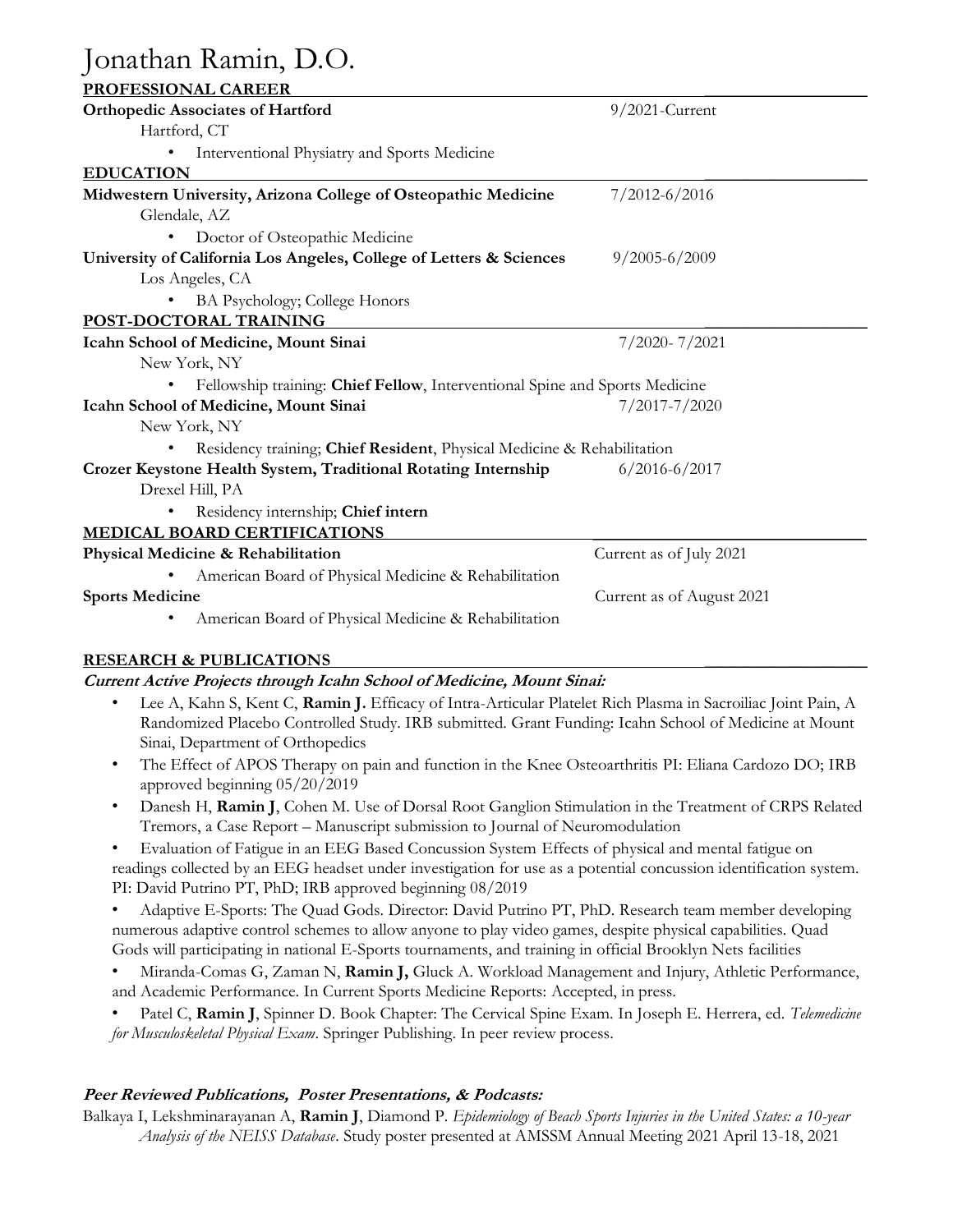- Escalon M, **Ramin J**, Bolds A. *Developing and Training Staff (Coaching)*. In Association of Academic Physiatrists' Leadership eLearning Modules.
- **Ramin J**, Chang LG, Chang RG. Book chapter: Cervical Spine Injuries. In Joseph E. Herrera, ed. *Essential Sports Medicine,* 2nd Edition. Springer Publishing. *Accepted. In press.*
- **Ramin J**, Harounian J, Miranda-Comas G. Book chapter: Elbow and Forearm Injuries. In Joseph E. Herrera, ed. *Essential Sports Medicine,* 2nd Edition. Springer Publishing. *Accepted. In Press*
- **Ramin J**. Book Chapter: Volleyball. In Gerardo Miranda-Comas, ed. *Sports Coverage: The Handbook for the Sports Medicine Clinician*. Springer Publishing, 2020.
- Cardozo E, **Ramin J**. Book chapter: The Shoulder Joint. In Grant Cooper ed. *Regenerative Applications in Musculoskeletal Medicine*. Springer Nature, 2019*.*
- Huang V, **Ramin J**, Bryce TN. Book chapter: Pharmacologic Management of Pain in Spine Disorder. In Vincent Devlin, ed. *Spine Secrets,* 3rd Edition. Elsevier Publishing, 2019.
- Schroeder A, **Ramin J**, Harris J. How to Match into a Sports Medicine Fellowship: Resident Edition. Podcast published in AAP. Recorded March 2020.
- Bolds A. **Ramin J¸** Sheth P. Relieving a Painful Kiss: Early Diagnosis and Treatment of Kissing Spine Syndrome. Poster presented at AAP Annual Assembly 2021.
- **Ramin J**, Koo S, Gluck A, Herrera J. Hips Don't Lie: Treating Severe Gluteus Medius Atrophy with Anabolic Steroids. Poster Presentation at 2020 ISPRM World Congress and AAP Annual Assembly, March 8, 2020.
- Gluck A, Cascio M, **Ramin J**, Herrera J. Bend and Snap! A Missed Diagnosis of a Medial Gastrocnemius Tear. Poster Presentation at 2020 ISPRM World Congress and AAP Annual Assembly, March 8, 2020.
- Rakesh N, **Ramin J**, Kornfeld S. Constipation or Syrinx? The Strange Case of Severe Refractory Abdominal Pain in Spinal Cord Injury. Poster Presentation at 2020 ISPRM World Congress and AAP Annual Assembly, March 7, 2020.
- Linke M, Kent C, Nehrbass E, **Ramin J**, Bijlani T, Harris J, Harbus M, Huang V. Quality Improvement of Resident Assessment of Pressure Injuries In Patients with a Spinal Cord Injury. Poster Presentation at Icahn School of Medicine Graduate Medical Education Consortium Research Day, June 5, 2020.
- Kahn S, **Ramin J**, Alomar-Jimenez W. A Real 'Pain in the Neck:' Treating C1-C2 Arthropathy with Platelet Rich Plasma, a Case Series. Oral Presentation by **Ramin J** at Icahn School of Medicine at Mount Sinai's Annual Research Consortium 2019 in New York, New York June 7, 2019
- Bijlani T, **Ramin J**. Trigger Points Masquerading as Spasticity: A Case Report. Poster presentation at 2019 AAPM&R Annual Assembly in San Antonio, Texas Nov 14-17
- Rakesh N, Patel K, **Ramin J**, Schroeder A, Unwin A. How to Choose a PM&R Program: Resident Edition. Podcast published in AAP. Recorded February 2019.
- **Ramin J,** Alomar-Jimenez W, Kahn S. Platelet Rich Plasma (PRP): A Novel Treatment for Upper Cervical Arthropathy? A Case Report. Poster presentations scheduled at 2019 Spine Intervention Society Annual Meeting in New York, New York & August 14-17, 2019, AAPM&R Annual Assembly in San Antonio, Texas Nov 14-17, 2019
- Harris J, **Ramin J**. A Presumed Plantar Fasciitis found to be Baxter's Neuropathy on EMG: A Case Report. Poster presentation at 2019 AAPM&R Annual Assembly in San Antonio, Texas Nov 14-17
- **Ramin J**, Fatakhov E, Sheth P. A Recurring Leg Mass in a Soccer Player: a Rare Diagnosis with an Infrequent Presentation. Poster presented at AMSSM Annual Meeting 2019 in Houston, Texas April 12-17, 2019
- **Ramin J**, Chokshi K, Escalon M. A Cold Beer Never Lies: An Atypical Presentation of Neuromyelitis Optica, a Case Report. Poster presented at 2019 AAP Annual Assembly in San Juan, Puerto Rico Feb 19-23, 2019
- Cohen MS, **Ramin J**, Danesh H. Using Spinal Cord Stimulation to Treat Tremor In Chronic Regional Pain Syndrome Type II, a Case Report. Poster presented at 2018 NANS Annual Meeting in Las Vegas, Nevada Jan 11-14, 2018
- Cruz L, Alamgir H, et al. Development of a Return to Work Tool for Primary Care Providers For Patients with Low Back Pain: A Pilot Study. *J Fam Med Prim Care.* 2018; 7(6): 1185-1192. DOI: 10.4103/jfmpc.jfmpc\_262\_18
- Trivedi P, Raja A, Cruz LC, Sheth P, Abrams S, Cardozo E, Bean A, Lazaro A, Mazzola A, **Ramin J**, Gluck A, DeLuca S, Forster M, Zhao W, Pajak A and Nabeel I. Development of a Return to Work Tool for Primary Care Providers for Low Back Pain Patients: Pilot Study Assessment. Poster presented at the 2017 AAPMR Annual Assembly in Denver, Colorado Oct 12-15, 2017
- Adams JS, Ramin J, Rafison B, Windon C, Windon A, Liu PT. Redefining Human Vitamin D Deficiency: Back to the Basics. *Bone Research*. 2013; 1(1): 2-10. DOI: 10.4248/BR201301002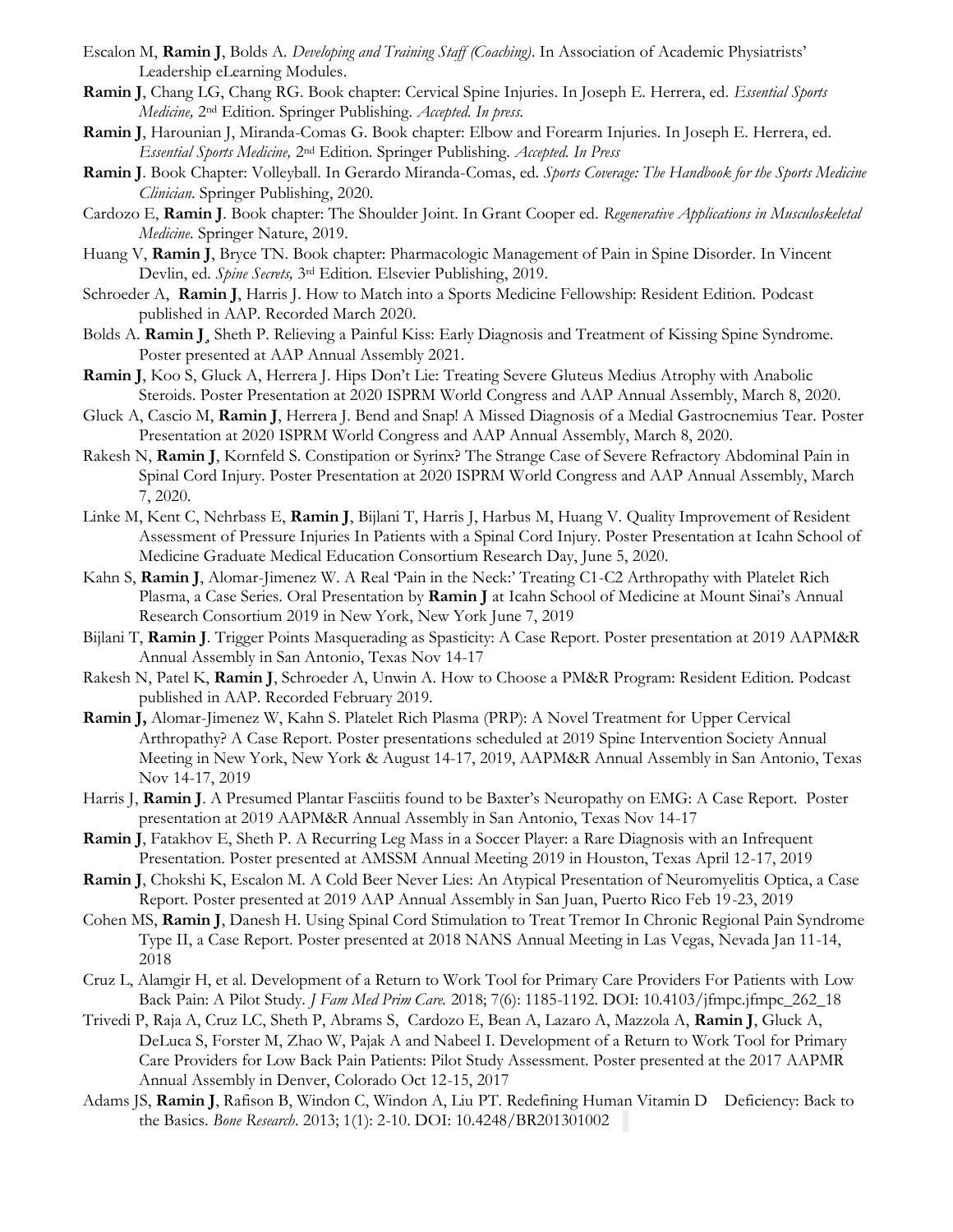# **WORK EXPERIENCE \_\_\_\_\_\_\_\_\_\_\_\_\_\_\_\_\_\_\_**

#### **UCLA Orthopaedic Hospital Research Center** *Research Assistant 5/*2011- 6/2012 Los Angeles, CA

• NIH Funded PI: John S. Adams, MD, Vice-Chair, Research, Orthopedic Surgery; Director, Orthopedic Hospital Research Center; Associate Director, CTSI

- Clinical and translational research focused on vitamin D metabolism and its effects on activating the innate immune responses via monocytes and macrophages.
- Built a web-based application that enabled the lab to easily manage its extensive database. The program provided a secure forum that could accumulate our data to create reports and perform complex statistical analyses.

# **Beverly Hills High School Volleyball** *Director*/*Head Coach* 9/2007-5/2012

Beverly Hills, CA

- Director and Head Coach of the Boys Varsity Volleyball program for 3 seasons and the Assistant Varsity Coach for the Girls Varsity Volleyball program for 5 seasons
- Led team to a top 10 ranking and the first playoff appearance and victory in 5 years
- Other responsibilities as Head Coach included: interviewing and hiring staff members for the program, scheduling matches and tournaments for each team in the program, managing transportation, developing relationships with parents of team

# **Magen David Adom** *Volunteer First Responder* 6/2009-11/2009

Tel Aviv, Israel

• Worked as an Emergency Medical Technician in Ambulances and mobile Intensive Care Units, responding to both minor and major medical emergencies

# **LEADERSHIP**

# **Mount Sinai Sports Medicine Fellowship** *Chief Fellow* 7/2020-6/2021 New York, NY • Served as Chief Fellow of Interventional Spine & Sports Medicine Fellowship Class of 2020. • Responsibilities included: organizing sports coverage opportunities for fellows, developing weekly didactic schedule, served as liaison for fellowship/administrative issues **Mount Sinai PM&R Residency** *Chief Resident* 3/2019-3/2020 New York, NY • Elected as Chief Resident of PM&R Residency Class of 2020. • Responsibilities included: rotation scheduling for all interns, organizing weekly didactics, liaison for resident/administrative issues **Mount Sinai Graduate Medical Education Leadership Program** *Resident Leader* 6/2019-6/2020 New York, NY • Nominated and selected to participate in Mount Sinai's GME leadership development program tools to work more effectively in a variety of team settings and to increase critical self-awareness of leadership styles and impact **Ultrasound Underground** *Co-Founder, Vice President* 7/2020-Current New York, NY • Co-founded organization providing monthly instruction and training in musculoskeletal ultrasound for PM&R residency programs throughout NYC • Program was adapted into World Academy of Pain Medicine United (WAPMU) education curriculum where I served as an instructor teaching musculoskeletal ultrasound at a conference offering CME credits **American Osteopathic College of PM&R** *Program Representative* 4/2019-4/2020 New York, NY • Program representative for osteopathic New York/Tri-State area **Association of Academic Physiatrists Resident/Fellow Council** *Social Media Representative* 3/2019-3/2020 United States Chapter • Resident responsible for coordinating and expanding AAP's social media presence and marketing efforts

**Mount Sinai Office of Wellbeing & Resilience** *Trainee Advisory Committee Representative* 4/2019-4/2020

• Program is a year-long foundational leadership program aimed to equip residents and fellows with skills and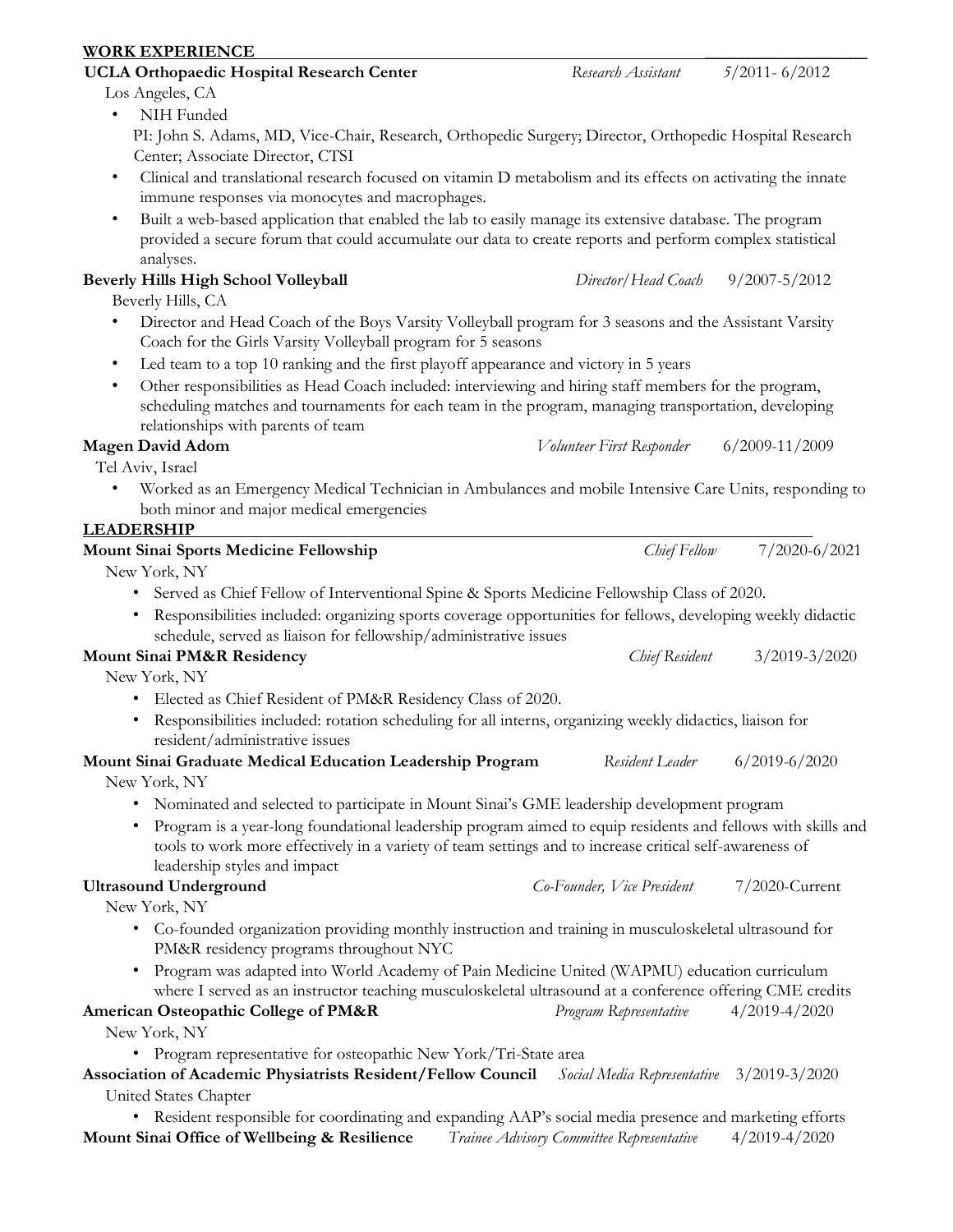| New York, NY                                                                                                                                                                                                                                                                                                                            |                              |                                  |
|-----------------------------------------------------------------------------------------------------------------------------------------------------------------------------------------------------------------------------------------------------------------------------------------------------------------------------------------|------------------------------|----------------------------------|
| • Resident representative of a group consisting of attending physicians, resident physicians, and medical<br>students focused on improving student and resident wellness and preventing burnout                                                                                                                                         |                              |                                  |
| <b>Sports Medicine Fellowship Panel</b>                                                                                                                                                                                                                                                                                                 | Moderator                    | 4/2019                           |
| New York, NY                                                                                                                                                                                                                                                                                                                            |                              |                                  |
| • Organized and moderated a panel consisting of multiple sports medicine fellowship program directors,<br>attending physicians, current fellows and prospective fellows. Multi-specialty panel and audience, focused<br>on fellowship applications, fellowship year, and how to succeed after fellowship                                |                              |                                  |
| <b>Osteopathic Applications in PM&amp;R</b><br>New York, NY                                                                                                                                                                                                                                                                             | Co-creator                   | 3/2019                           |
| • To facilitate resident education, co-designed an introductory course in osteopathic principles and<br>treatments as they relate to PM&R                                                                                                                                                                                               |                              |                                  |
| <b>USA Boxing</b>                                                                                                                                                                                                                                                                                                                       | Certified Ringside Physician | $1/2018$ -Present                |
| New York, NY                                                                                                                                                                                                                                                                                                                            |                              |                                  |
| • USA Boxing certified ringside physician covering USA boxing in the New York/Tri-State area                                                                                                                                                                                                                                            |                              |                                  |
| American Academy of PM&R                                                                                                                                                                                                                                                                                                                | Peer Reviewer                | 2017, 2018                       |
| New York, NY                                                                                                                                                                                                                                                                                                                            |                              |                                  |
| • Served on the abstract review committee for the 2018 AAPM&R Annual Assembly                                                                                                                                                                                                                                                           |                              |                                  |
| <b>Mount Sinai PM&amp;R Residency</b><br>New York, NY                                                                                                                                                                                                                                                                                   | Community Outreach Liaison   | 7/2017-6/2019                    |
| • Organized opportunities for resident outreach and community service in the New York/Tri-State area                                                                                                                                                                                                                                    |                              |                                  |
| <b>Crozer Keystone Post-Doc Traditional Rotating Internship</b><br>Drexel Hill, PA                                                                                                                                                                                                                                                      | Chief Intern                 | $6/2016 - 6/2017$                |
| • Nominated Chief Intern of post-doc internship class                                                                                                                                                                                                                                                                                   |                              |                                  |
| · Responsibilities included: rotation scheduling for all interns, organizing weekly didactics, liaison for<br>resident/administrative issues                                                                                                                                                                                            |                              |                                  |
| <b>AZCOM</b> Toastmasters                                                                                                                                                                                                                                                                                                               | Founder/President            | $4/2013 - 6/2014$                |
| Glendale, AZ                                                                                                                                                                                                                                                                                                                            |                              |                                  |
| • Founder of new Toastmasters chapter at Midwestern University<br>• Partnered with MWU clinical faculty to develop a new club direction focused on developing students'<br>confidence and skills in a clinical setting, specifically case presentations<br><b>Jewish Student Union</b>                                                  | Treasurer                    | $7/2012 - 6/2016$                |
| Glendale, AZ                                                                                                                                                                                                                                                                                                                            |                              |                                  |
| Organized various club events for Jewish holidays and managed the club's finances                                                                                                                                                                                                                                                       |                              |                                  |
| Lev Foundation                                                                                                                                                                                                                                                                                                                          | <b>Board Member</b>          | $11/2009$ -Present               |
| Los Angeles, CA<br>Developed and organized educational programs, special events, and community service projects with the<br>goal of impacting youth to lead productive, balanced lifestyles, elevate awareness and empower individuals<br>with a mindset to promote vigilance and responsibility<br>SPORTS COVERAGE & COMMUNITY SERVICE |                              |                                  |
| <b>USA Fencing</b> (Dr. J. Herrera)                                                                                                                                                                                                                                                                                                     |                              | 3/2021                           |
| Head team physician USA Fencing National Team at Olympic qualifiers in Doha, Qatar                                                                                                                                                                                                                                                      |                              |                                  |
| <b>New York City Road Runners (Dr. S Weiss)</b>                                                                                                                                                                                                                                                                                         |                              | $6/2021$ , $12/2020$ , $10/2020$ |
| Worked in the medical tent during various races treating runners who needed medical attention                                                                                                                                                                                                                                           |                              |                                  |
| US Australian Football League (Dr. G. Miranda-Comas)                                                                                                                                                                                                                                                                                    |                              | 6/2019                           |
| On field physician for national league competitions in Yonkers, New York.                                                                                                                                                                                                                                                               |                              |                                  |
| US Muay Thai Open East Championships (Dr. R. Chang)                                                                                                                                                                                                                                                                                     |                              | 11/2018                          |
| Ringside physician providing medical coverage and pre/post bout physicals at combat championship event                                                                                                                                                                                                                                  |                              |                                  |
| Extreme Cage Fighting: Holiday HAVOC (Dr. R. Chang)                                                                                                                                                                                                                                                                                     |                              | 12/2018                          |
| Ringside physician providing medical coverage and pre/post bout physicals at ECF/MMA championship event                                                                                                                                                                                                                                 |                              |                                  |
| Life Rolls On: They Will Surf Again (Dr. G. Miranda-Comas)<br>7/2017, 7/2018                                                                                                                                                                                                                                                            |                              |                                  |
| Medical volunteer at adaptive surfing event for people with spinal cord injuries                                                                                                                                                                                                                                                        |                              |                                  |
| Medgar Evers College Pre-participation Physicals (Dr. G. Miranda-Comas)<br>Provided yearly pre-season sports physicals for college athletes                                                                                                                                                                                             |                              | 8/2017, 8/2018                   |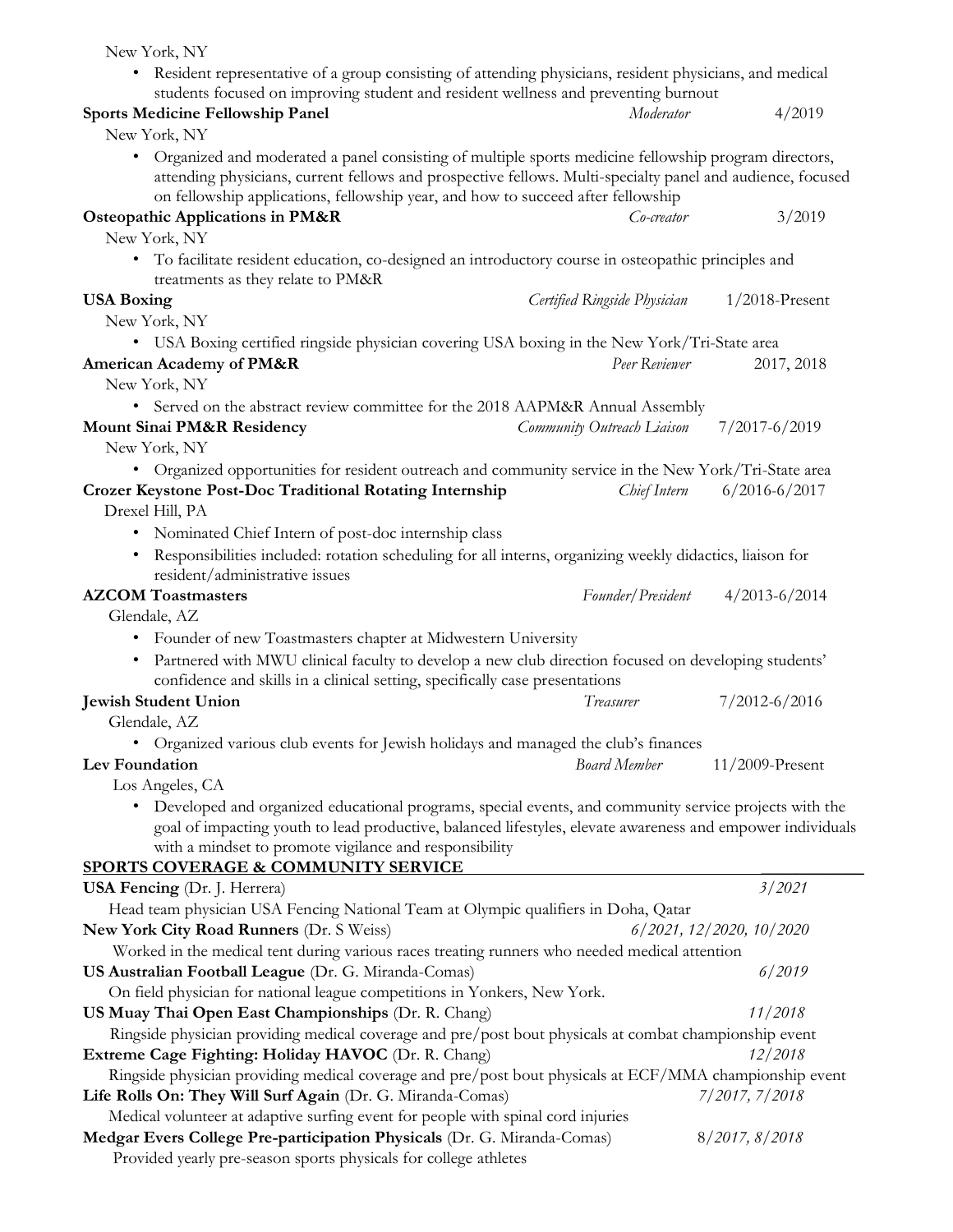| No Barriers Summit NYC (Dr. G. Miranda-Comas)                                                                | 10/2018           |
|--------------------------------------------------------------------------------------------------------------|-------------------|
| Provided medical event coverage at this two-day event for people with disabilities                           |                   |
| Medgar Evers College Training Room (Dr. G. Miranda-Comas)                                                    | 11/2018, 12/2018  |
| Provided medical care for college athletes throughout their respective season                                |                   |
| New York City Marathon (Dr. G. Miranda-Comas)                                                                | 11/2017, 11/2019  |
| Worked in the medical tent treating runners who needed medical attention                                     |                   |
| US Open Tennis (Dr. J. Herrera)                                                                              | 8/2017            |
| Provided medical education and coverage at US Open kick-off event                                            |                   |
| Adley Stevens HS & Alfred E Smith HS Football (Dr. G. Miranda-Comas)                                         | $9/2017$ -Present |
| On field physician for high school varsity and junior varsity competitions during fall season                |                   |
| Milwaukee Brewers Professional Baseball Team (Dr. C. Richie)                                                 | 2/2013, 2/2014    |
| Provided full physical exams, ECGs, and TB tests to clear players for spring training                        |                   |
| Rock & Roll Marathon Series (Dr. C. Richie)                                                                  | 11/2013, 11/2014  |
| Worked in the medical tent treating runners who needed medical attention                                     |                   |
| Teams of Physicians for Students (TOPS) (Dr. L. Kemper)                                                      | 4/2013            |
| Provided yearly sports physicals to students who participate in high school athletics                        |                   |
| Sandra Day O'Conner HS & Apollo HS Football (Dr. C. Richie)                                                  | 9/2013, 9/2014    |
| On field med student paired with physician for high school varsity competitions during fall season           |                   |
| 2009 Maccabiah Games - Tel Aviv, Israel (Dr. E. Yafe)                                                        | 7/2009            |
| Provided medical event coverage for various sports during world's fifth largest sporting event               |                   |
| Health Outreach through Medical Education (HOME) (Dr. L. Kemper)                                             | $6/2012 - 6/2016$ |
| Evaluated and treated homeless patients in need of health check ups                                          |                   |
| Cuts For Kids (Dr. L. Kemper)                                                                                | 3/2013, 3/2014    |
| Helped to set up and organize event where people could donated their hair to children with medical hair loss |                   |
| <b>UMOM Health &amp; Education Fair (Dr. L. Kemper)</b>                                                      | 6/2012, 6/2013    |
| Educated homeless women and children about sports safety and concussion protocol                             |                   |
| Council of Osteopathic Student Government Presidents Pre-medical Conference                                  | 5/2014            |
| Mentored and educated pre-medical college students about the osteopathic profession                          |                   |
| Hopefest (Dr. L. Kemper)                                                                                     | 5/2013            |
| Evaluated and treated uninsured families at the yearly community outreach event                              |                   |
| Beverly Hills Sports Conditioning/Training (Marla Weiss)                                                     | 6/2013            |
| Coached high school freshman in volleyball and weight training during a four week summer conditioning course |                   |
| <b>RECOGNITIONS &amp; AWARDS</b>                                                                             |                   |
| Alpha Omega Alpha Honor Medical Society                                                                      | 6/2021            |
| Inducted into the AOA Lamda Chapter at the Icahn School of Medicine at Mount Sinai                           |                   |
| <b>IME Excellence in Teaching Award</b>                                                                      | 5/2021            |
| Nominated and 'runner-up' for Mount Sinai's Institute for Medical Education's (IME) Excellence in            |                   |
| Teaching Award. Awarded to select house staff for contributions to the educational activities across The     |                   |
| Mount Sinai Health System                                                                                    |                   |
| <b>COVID-19 Healthcare Hero</b>                                                                              | 8/2020            |
| Recognized by US News & World Report as well as US OPEN Tennis Association for unique contributions          |                   |
| to healthcare system during COVID-19 pandemic                                                                |                   |
| <b>TOUCH Award: Silver</b>                                                                                   | 6/2014            |
| Awarded to osteopathic medical students who have accumulated 50 or more hours of community service in a      |                   |
| given school year                                                                                            |                   |
| Ocean League Coach of the Year                                                                               | 6/2010            |
| Awarded to one coach in the division for demonstrated achievement in the development and success of the      |                   |
| volleyball program                                                                                           |                   |
| <b>University Honors - UCLA College Honors</b>                                                               | 2005-2009         |
| <b>CERTIFICATIONS &amp; LICENSES</b>                                                                         |                   |
| <b>USA Boxing - Ringside Physician</b>                                                                       |                   |
| State of Pennsylvania Osteopathic Physician License                                                          |                   |
| <b>State of New York Osteopathic Physician License</b>                                                       |                   |
| <b>Advanced Cardiac Life Support</b>                                                                         |                   |